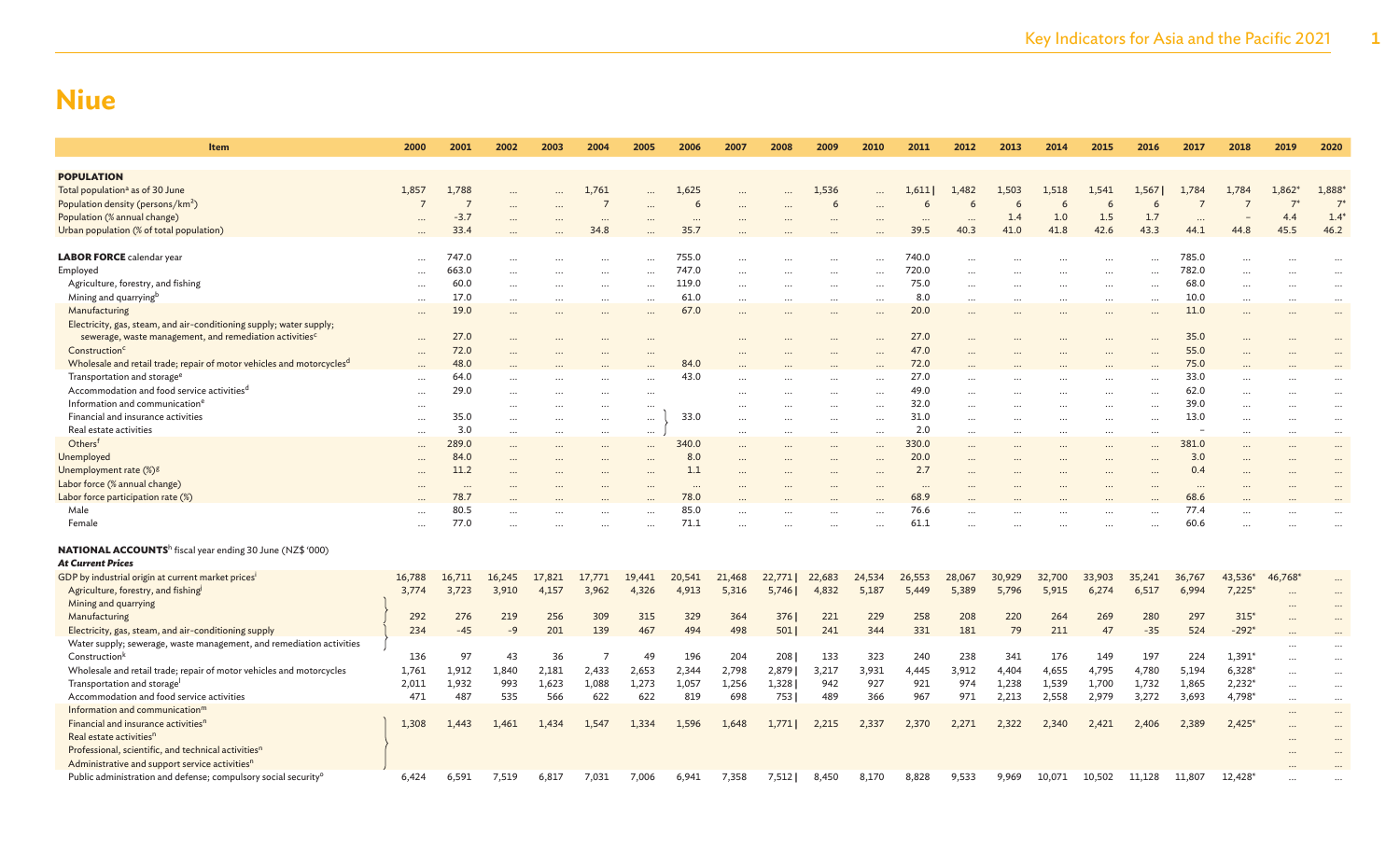| <b>Item</b>                                                                                          | 2000     | 2001      | 2002                 | 2003      | 2004           | 2005   | 2006      | 2007     | 2008     | 2009      | 2010     | 2011   | 2012   | 2013   | 2014   | 2015   | 2016   | 2017   | 2018     | 2019      | 2020                 |
|------------------------------------------------------------------------------------------------------|----------|-----------|----------------------|-----------|----------------|--------|-----------|----------|----------|-----------|----------|--------|--------|--------|--------|--------|--------|--------|----------|-----------|----------------------|
| Education <sup>p</sup>                                                                               |          |           |                      |           |                |        |           |          |          |           |          |        |        |        |        |        |        |        |          |           |                      |
| Human health and social work activities <sup>p</sup>                                                 | 558      | 519       | 549                  | 519       | 506            | 514    | 534       | 602      | 688      | 674       | 701      | 715    | 733    | 738    | 765    | 806    | 835    | 890    | 991*     |           |                      |
| Arts, entertainment, and recreation <sup>p</sup>                                                     |          |           |                      |           |                |        |           |          |          |           |          |        |        |        |        |        |        |        |          |           |                      |
| Other service activities <sup>p</sup>                                                                |          |           |                      |           |                |        |           |          |          |           |          |        |        |        |        |        |        |        |          |           |                      |
| Imputed bank service charges                                                                         |          |           |                      |           |                |        |           |          |          | $-315$    | $-328$   | $-335$ |        |        |        |        |        |        |          |           |                      |
| Taxes less subsidies on production and imports                                                       |          |           |                      |           |                |        |           |          |          | 1,586     | 2,348    | 2,364  | 3,657  | 3,610  | 4,207  | 3,960  | 4,129  | 2,890  | 5,696*   |           |                      |
| Net factor income from abroad                                                                        |          |           |                      | $\cdots$  |                |        |           |          | $\cdots$ | $\cdots$  | $\ddots$ |        |        |        |        |        |        |        |          | $\cdots$  | $\ddotsc$            |
| GNI                                                                                                  |          |           |                      |           |                |        |           |          |          |           |          |        |        |        |        |        |        |        |          |           |                      |
|                                                                                                      |          |           |                      |           |                |        |           |          |          |           |          |        |        |        |        |        |        |        |          |           |                      |
| <b>Structure of Output</b> (% of GDP at current market prices)                                       |          |           |                      |           |                |        |           |          |          |           |          |        |        |        |        |        |        |        |          |           |                      |
| Agriculture                                                                                          | 22.2     | 22.0      | 22.9                 | 23.4      | 22.5           | 23.3   | 25.6      | 25.6     | 26.4     | 22.6      | 23.0     | 22.2   | 22.1   | 21.2   | 20.8   | 21.0   | 20.9   | 20.6   | $19.1*$  |           |                      |
| Industry                                                                                             | 3.9      | 1.9       | 1.5                  | 2.8       | 2.6            | 4.5    | 5.3       | 5.1      | 5.01     | 2.8       | 4.0      | 3.4    | 2.6    | 2.3    | 2.3    | 1.6    | 1.4    | 3.1    | $3.7*$   |           |                      |
| Services                                                                                             | 73.9     | 76.1      | 75.6                 | 73.9      | 75.0           | 72.2   | 69.1      | 69.2     | 68.6     | 74.7      | 73.0     | 74.4   | 75.4   | 76.4   | 77.0   | 77.5   | 77.6   | 76.3   | $77.2*$  |           |                      |
| <b>At Constant Prices</b>                                                                            |          |           |                      |           |                |        |           |          |          |           |          |        |        |        |        |        |        |        |          |           |                      |
| GDP by industrial origin at 2003   2009 market prices                                                |          |           |                      | 17,821    | 17,153         | 18,675 | 19,306    | 18,906   | 18,386   | 22,683    | 22,809   | 23,005 | 22,975 | 24,347 | 25,339 | 26,345 | 27,257 | 27,905 | 29,713*  | $\cdots$  |                      |
| Agriculture, forestry, and fishing                                                                   | $\cdots$ |           |                      | 4,157     | 3,825          | 4,155  | 4,618     | 4,681    | 4,639    | 4,832     | 4,814    | 4,910  | 4,753  | 5,086  | 5,097  | 5,200  | 5,262  | 5,448  | $5,538*$ | $\cdots$  | $\ddotsc$            |
| Mining and quarrying                                                                                 |          |           | $\ldots$             |           |                |        |           |          |          |           |          |        |        |        |        |        |        |        |          |           | $\ddotsc$            |
| Manufacturing                                                                                        |          |           | $\cdots$             | 256       | 299            | 302    | 309       | 320      | 303      | 221       | 217      | 217    | 222    | 218    | 233    | 251    | 255    | 258    | $260*$   | $\cdots$  | $\cdots$             |
| Electricity, gas, steam, and air-conditioning supply                                                 |          | $\cdots$  | $\cdots$             | 201       | 134            | 449    | 464       | 436      | 405      | 241       | 264      | 274    | 279    | 284    | 290    | 295    | 301    | 301    | $301*$   |           | $\cdots$             |
| Water supply; sewerage, waste management, and remediation activities                                 |          |           | $\cdots$             |           |                |        |           |          |          |           |          |        |        |        |        |        |        |        |          |           | $\cdots$             |
| Construction <sup>k</sup>                                                                            |          |           |                      | 36        | $\overline{7}$ | 47     | 184       | 180      | 168      | 133       | 199      | 181    | 197    | 264    | 290    | 274    | 282    | 240    | $960*$   | $\cdots$  | $\cdots$             |
| Wholesale and retail trade; repair of motor vehicles and motorcycles                                 |          |           | $\ddotsc$            | 2,181     | 2,348          | 2,548  | 2,203     | 2,464    | 2,324    | 3,217     | 3,179    | 3,229  | 3,188  | 3,402  | 3,688  | 3,693  | 3,833  | 3,890  | 4,000*   |           | $\ddot{\phantom{a}}$ |
| Transportation and storage                                                                           |          |           | $\ddotsc$            | 1,623     | 1,050          | 1,223  | 993       | 1,106    | 1,072    | 942       | 964      | 936    | 980    | 1,280  | 1,571  | 1,792  | 2,023  | 2,115  | $2,341*$ | $\ddotsc$ | $\ddotsc$            |
| Accommodation and food service activities                                                            |          |           |                      | 566       | 601            | 597    | 770       | 615      | 608      | 489       | 544      | 592    | 608    | 897    | 937    | 1,070  | 1,158  | 1,246  | 1,488*   |           |                      |
| Information and communication <sup>m</sup>                                                           | $\cdots$ |           | $\ddotsc$            |           |                |        |           |          |          |           |          |        |        |        |        |        |        |        |          |           |                      |
| Financial and insurance activities <sup>n</sup>                                                      | $\cdots$ |           | $\cdots$             | 1.434     | 1.493          | 1,281  | 1.500     | 1.451    | 1.430    | 2.215     | 2,201    | 2,205  | 1.924  | 1.970  | 2.003  | 2,076  | 2,161  | 2.187  | $2,213*$ |           | $\ddot{\phantom{a}}$ |
| Real estate activities <sup>n</sup>                                                                  |          |           | $\ldots$             |           |                |        |           |          |          |           |          |        |        |        |        |        |        |        |          |           | $\ddotsc$            |
| Professional, scientific, and technical activities <sup>n</sup>                                      | $\cdots$ |           | $\cdots$             |           |                |        |           |          |          |           |          |        |        |        |        |        |        |        |          |           |                      |
| Administrative and support service activitiesn                                                       | $\cdots$ | $\ddotsc$ | $\cdots$             |           |                |        |           |          |          |           |          |        |        |        |        |        |        |        |          |           | $\cdots$             |
| Public administration and defense; compulsory social security <sup>o</sup><br>Education <sup>p</sup> | $\cdots$ |           | $\cdots$             | 6,817     | 6,787          | 6,730  | 6,523     | 6,480    | 6,066    | 8,450     | 8.493    | 8,536  | 8,579  | 8,622  | 8,831  | 9,196  | 9,415  | 9.604  | $9,920*$ | $\cdots$  | $\cdots$             |
| Human health and social work activities <sup>p</sup>                                                 | $\cdots$ |           | $\cdots$             | 519       | 489            | 494    | 502       | 530      | 5551     | 674       | 667      | 660    | 663    | 675    | 697    | 722    | 739    | 750    | $761*$   | $\ddotsc$ | $\cdots$             |
| Arts, entertainment, and recreation <sup>p</sup>                                                     |          |           | $\cdots$             |           |                |        |           |          |          |           |          |        |        |        |        |        |        |        |          |           |                      |
| Other service activities <sup>p</sup>                                                                |          |           |                      |           |                |        |           |          |          |           |          |        |        |        |        |        |        |        |          |           |                      |
| Imputed bank service charges                                                                         |          |           | $\ddot{\phantom{a}}$ | $-215$    | $-324$         | $-246$ | $-314$    | -297     | $-275$   | $-315$    | $-312$   | $-309$ |        |        |        |        |        |        |          |           |                      |
| Taxes less subsidies on production and imports                                                       |          |           | <br>$\cdots$         | 245       | 446            | 1,094  | 1,555     | 940      | 1,092    | 1,586     | 1,580    | 1,573  | 1,582  | 1,650  | 1,701  | 1,777  | 1,828  | 1,867  | 1,930*   |           |                      |
| Net factor income from abroad                                                                        |          |           |                      | $\ddotsc$ | $\ddotsc$      |        | $\ddotsc$ | $\cdots$ |          |           |          |        |        |        |        |        |        |        |          |           |                      |
| GNI                                                                                                  |          |           |                      |           |                |        |           |          |          |           |          |        |        |        |        |        |        |        |          |           |                      |
|                                                                                                      |          |           |                      |           |                |        |           |          |          |           |          |        |        |        |        |        |        |        |          |           |                      |
| <b>Growth of Output</b> (% annual change)                                                            |          |           |                      |           |                |        |           |          |          |           |          |        |        |        |        |        |        |        |          |           |                      |
| <b>GDP</b>                                                                                           |          |           |                      | $\cdots$  | $-3.7$         | 8.9    | 3.4       | $-2.1$   | $-2.71$  | $\ddotsc$ | 0.6      | 0.9    | $-0.1$ | 6.0    | 4.1    | 4.0    | 3.5    | 2.4    | $6.5*$   |           |                      |
| Agriculture                                                                                          |          |           |                      |           | $-8.0$         | 8.6    | 11.1      | 1.4      | $-0.9$   | $\cdots$  | $-0.4$   | 2.0    | $-3.2$ | 7.0    | 0.2    | 2.0    | 1.2    | 3.5    | $1.7*$   |           |                      |
| Industry                                                                                             |          |           |                      |           | $-10.8$        | 81.4   | 19.9      | $-2.2$   | $-6.4$   |           | 14.4     | $-1.1$ | 3.8    | 9.7    | 6.1    | 0.9    | 2.3    | $-4.7$ | $90.4*$  |           |                      |
| Services                                                                                             |          |           |                      |           | $-2.8$         | 0.8    | $-3.0$    | 1.2      | $-4.7$   |           | 0.4      | 0.7    | $-1.3$ | 5.7    | 5.2    | 4.6    | 4.2    | 2.4    | $4.7*$   |           |                      |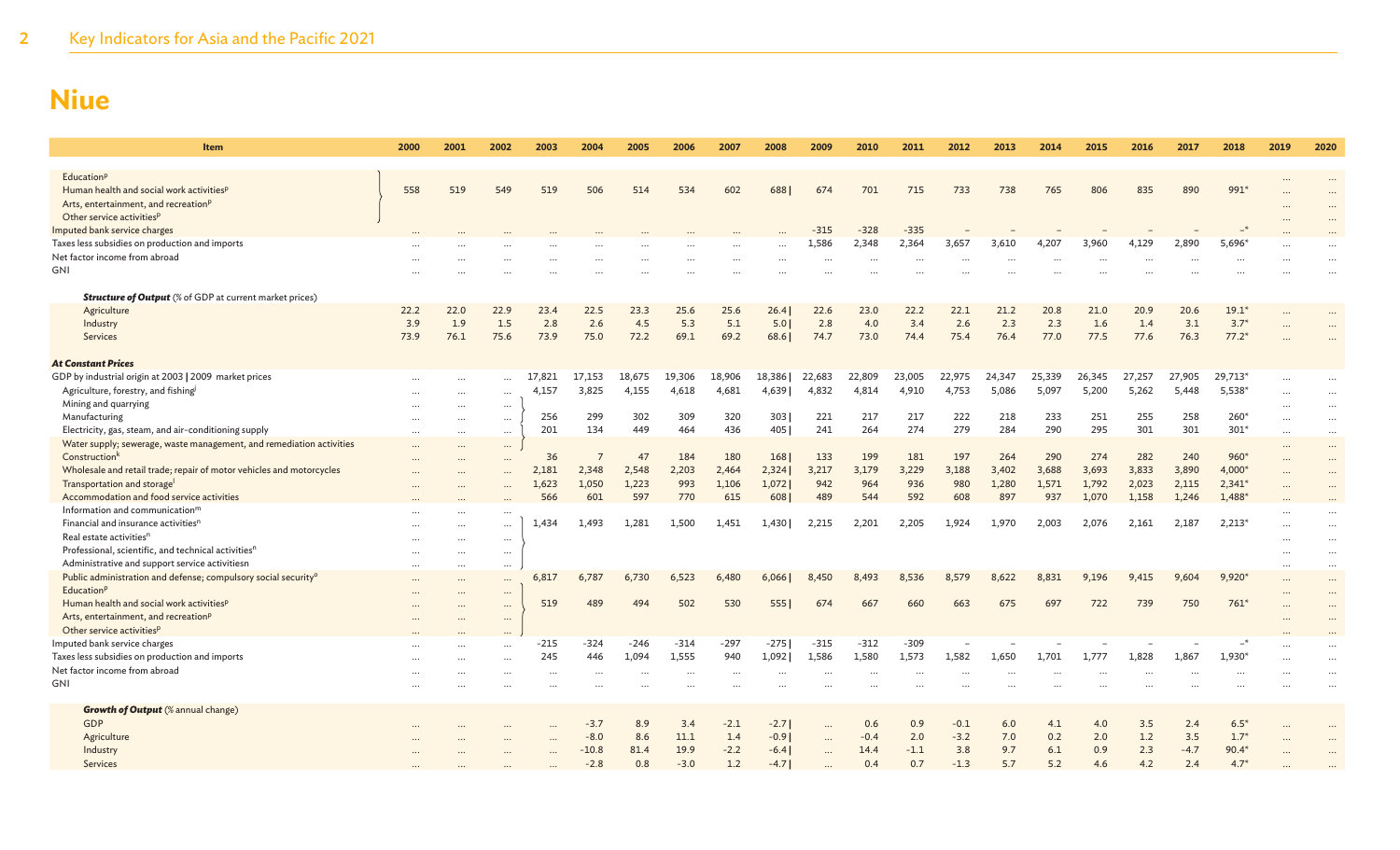| Item                                                                             | 2000     | 2001     | 2002     | 2003     | 2004     | 2005     | 2006      | 2007     | 2008     | 2009      | 2010      | 2011              | 2012         | 2013          | 2014                     | 2015          | 2016          | 2017          | 2018          | 2019                 | 2020     |
|----------------------------------------------------------------------------------|----------|----------|----------|----------|----------|----------|-----------|----------|----------|-----------|-----------|-------------------|--------------|---------------|--------------------------|---------------|---------------|---------------|---------------|----------------------|----------|
| <b>At Current Market Prices (NZ\$)</b>                                           |          |          |          |          |          |          |           |          |          |           |           |                   |              |               |                          |               |               |               |               |                      |          |
| Per capita GDP <sup>q</sup>                                                      | 8,831    | 8,999    | 9,401    | 10,114   | 9,740    | 11,110   | 12,158    | 14,415   | 16,675   | 15,216    | 16,630    | 18,187            | 19,138       | 20,693        | 21,190                   | 21,226        | 21,562        | 22,159        | 25,847*       | $25,117*$            |          |
| <b>PRODUCTION INDEX</b>                                                          |          |          |          |          |          |          |           |          |          |           |           |                   |              |               |                          |               |               |               |               |                      |          |
| Agriculture; 2004-2006 = 100                                                     | 101.0    | 101.6    | 102.6    | 104.9    | 104.5    | 103.9    | 104.2     | 106.3    | 102.8    | 101.2     | 100.6     | 100.3             | 100.4        | 102.5         | 103.8                    | 99.1          | 97.1          | 95.8          | 94.6          | 93.5                 |          |
| <b>ENERGY</b> annual values                                                      |          |          |          |          |          |          |           |          |          |           |           |                   |              |               |                          |               |               |               |               |                      |          |
| Electricity <sup>r</sup> (kWh million)                                           |          |          |          |          |          |          |           |          |          |           |           |                   |              |               |                          |               |               |               |               |                      |          |
| Production                                                                       | 3.0      | 3.0      | 3.0      | 3.0      | 3.0      | 3.0      | 3.0       | 3.0      | 3.0      | 2.9       | 3.1       | 3.3               | 3.3          | 3.4           | 3.2                      | 3.4           | 3.4           | 3.4           | 3.9           |                      |          |
| Consumption                                                                      | 3.0      | 3.0      | 3.0      | 3.0      | 3.0      | 2.7      | 2.7       | 2.7      | 2.7      | 2.8       | 2.8       | 2.9               | 2.9          | 3.0           | 2.8                      | 3.0           | 3.1           | 3.1           | 3.3           |                      |          |
| <b>PRICE INDEXES</b> <sup>s</sup> period averages                                |          |          |          |          |          |          |           |          |          |           |           |                   |              |               |                          |               |               |               |               |                      |          |
| Consumer (national); September 2003   June 2018 = 100                            |          |          |          | 100.0    | 103.2    | 104.0    | 106.4     | 113.6    | 123.9    | 138.3     | 145.7     | 150.0             | 87.1         | 86.0          | 86.3                     | 87.9          | 89.0          | 93.5          | 102.9         | 104.9                |          |
| Food and nonalcoholic beverages <sup>t</sup>                                     |          |          |          | 100.0    | 102.2    | 103.3    | 107.7     | 114.2    | 126.9    | 161.0     | 174.2     | 173.0             | 96.0         | 95.5          | 95.5                     | 98.0          | 97.9          | 101.3         | 101.9         | 107.1                | $\cdots$ |
| Alcoholic beverages, tobacco, and narcotics <sup>u</sup>                         |          |          |          | 100.0    | 104.6    | 104.7    | 107.0     | 118.8    | 121.9    | 129.9     | 146.5     | 167.4             | 43.7         | 44.4          | 47.3                     | 50.9          | 50.9          | 63.3          | 99.7          | 100.4                |          |
| Clothing and footwear <sup>v</sup>                                               |          |          |          | 100.0    | 104.1    | 120.0    | 119.8     | 131.2    | 134.8    | 141.8     | 137.6     | 134.9             | 100.8        | 102.8         | 101.4                    | 99.2          | 94.2          | 98.5          | 100.2         | 100.3                |          |
| Housing, water, electricity, gas, and other fuels <sup>w</sup>                   |          |          |          | 100.0    | 99.7     | 101.5    | 103.3     | 109.9    | 112.6    | 124.2     | 130.2     | 135.3             | 97.0         | 97.5          | 98.2                     | 97.8          | 97.6          | 97.8          | 105.9         | 105.6                |          |
| Furnishings, household equipment, and routine household maintenance <sup>»</sup> |          |          |          | 100.0    | 99.7     | 101.5    | 110.6     | 118.1    | 134.9    | 170.1     | 186.6     | 186.0             | 106.0        | 104.0         | 102.3                    | 102.2         | 102.6         | 102.7         | 99.9          | 105.8                | $\cdots$ |
| Health                                                                           | $\cdots$ |          |          | $\cdots$ | $\cdots$ | $\ddots$ |           | $\cdots$ | $\cdots$ | $\cdots$  | $\cdots$  |                   | $\cdots$     | $\cdots$      |                          | $\ddots$      | $\ddots$      | $\cdots$      | $\cdots$      | $\cdots$             | $\cdots$ |
| Transport                                                                        | $\cdots$ |          |          | 100.0    | 108.7    | 107.3    | 100.6     | 104.6    | 118.0    | 114.0     | 111.4     | 115.2             | 99.7         | 93.1          | 89.5                     | 89.2          | 90.0          | 97.7          | 109.7         | 109.8                | $\cdots$ |
| Communication                                                                    | $\cdots$ | $\cdots$ |          |          |          |          |           |          |          |           |           |                   | 123.6        | 106.4         | 106.4                    | 99.7          | 99.8          | 99.8          | 100.0         | 101.0                | $\cdots$ |
| Recreation and culture                                                           | $\cdots$ |          | $\cdots$ |          |          |          |           |          |          |           |           |                   | 108.1        | 107.8         | 105.8                    | 104.3         | 105.2         | 103.9         | 100.3         | 96.5                 | $\cdots$ |
| Education                                                                        |          |          |          |          |          |          |           |          |          |           |           |                   | 99.8         | 100.4<br>64.9 | 101.0<br>70.7            | 101.6<br>77.2 | 102.1<br>89.3 | 102.9<br>94.1 | 96.0          | 100.0                | $\cdots$ |
| Restaurants and hotels<br>Miscellaneous goods and services                       |          |          |          | 100.0    | 100.3    | <br>97.3 | 108.6     | 119.1    | 123.7    | <br>126.4 | <br>128.8 | $\ddots$<br>129.3 | 61.6<br>90.5 | 90.8          | 90.7                     | 94.3          | 100.7         | 98.2          | 100.0<br>96.8 | 102.8<br>95.5        | $\cdots$ |
| Implicit GDP deflator; 2003   2009 = 100                                         |          |          |          | 100.0    | 103.6    | 104.1    | 106.4     | 113.5    | 123.8    | 100.0     | 107.6     | 115.4             | 122.2        | 127.0         | 129.0                    | 128.7         | 129.3         | 131.8         | $146.5*$      |                      | $\cdots$ |
|                                                                                  |          |          |          |          |          |          |           |          |          |           |           |                   |              |               |                          |               |               |               |               | $\ddot{\phantom{a}}$ |          |
| <b>Price Indexes</b> (% annual change)                                           |          |          |          |          |          |          |           |          |          |           |           |                   |              |               |                          |               |               |               |               |                      |          |
| Consumer price index (national)                                                  |          |          |          |          | 3.2      | 0.8      | 2.3       | 6.8      | 9.0      | 11.7      | 5.3       | 3.0               | $\cdots$     | $-1.2$        | 0.4                      | 1.8           | 1.3           | 5.0           | 10.1          | 1.9                  | $\cdots$ |
| Food and nonalcoholic beverages price index (national)                           | $\cdots$ |          |          | $\cdots$ | 2.2      | 1.1      | 4.3       | 6.0      | 11.1     | 26.9      | 8.2       | $-0.6$            | $\ldots$     | $-0.5$        | $\overline{\phantom{a}}$ | 2.7           | $-0.2$        | 3.4           | 0.6           | 5.1                  | $\cdots$ |
| Implicit GDP deflator                                                            |          |          |          |          | 3.6      | 0.5      | 2.2       | 6.7      | 9.1      |           | 7.6       | 7.3               | 5.8          | 4.0           | 1.6                      | $-0.3$        | 0.5           | 1.9           | $11.2*$       | $\cdots$             |          |
| <b>EXTERNAL TRADE</b> calendar year (NZ\$ million)                               |          |          |          |          |          |          |           |          |          |           |           |                   |              |               |                          |               |               |               |               |                      |          |
| Exports, fob                                                                     | 0.6      | 0.3      | 0.1      | 0.2      | 0.3      |          | 1.8       | 3.8      | 0.0      | 1.5       | 1.3       | 1.3               | 1.2          | 1.7           | 1.7                      | 1.6           | 1.8           | 2.1           | 2.6           | 2.5                  | 0.9      |
| Imports, cif                                                                     | 4.2      | 4.6      | 3.9      | 3.7      | 11.9     |          | 5.6       | 9.2      | 11.0     | 11.2      | 12.5      | 16.8              | 15.7         | 18.1          | 18.2                     | 18.3          | 19.3          | 21.3          | 25.8          | 20.7                 | 18.1     |
| Trade balance                                                                    | $-3.6$   | $-4.2$   | $-3.8$   | $-3.5$   | $-11.6$  |          | $-3.8$    | $-5.4$   | $-10.9$  | $-9.7$    | $-11.2$   | $-15.5$           | $-14.5$      | $-16.4$       | $-16.4$                  | $-16.6$       | $-17.5$       | $-19.2$       | $-23.2$       | $-18.2$              | $-17.3$  |
| <b>External Trade</b> (% annual change)                                          |          |          |          |          |          |          |           |          |          |           |           |                   |              |               |                          |               |               |               |               |                      |          |
| Exports                                                                          |          | -45.9    | $-71.6$  | 83.8     | 45.1     |          |           | 116.0    | $\cdots$ | $\cdots$  | $-12.5$   | 0.7               | $-12.1$      | 45.9          | 0.2                      | $-5.1$        | 9.0           | 19.5          | 20.7          | $-3.0$               | $-65.9$  |
| Imports                                                                          |          | 9.1      | $-16.3$  | $-5.0$   | 224.1    |          |           | 65.0     | 19.3     | 2.4       | 11.4      | 34.3              | $-6.6$       | 15.4          | 0.2                      | 0.6           | 5.4           | 10.8          | 21.0          | $-19.8$              | $-12.5$  |
| <b>BALANCE OF PAYMENTS</b> fiscal year ending 30 June (NZ\$ '000)                |          |          |          |          |          |          |           |          |          |           |           |                   |              |               |                          |               |               |               |               |                      |          |
| Current account balance                                                          |          |          |          |          |          |          |           | $-1.724$ | -5,495   | $-13,393$ | $-13,225$ | 1,807             | 2,902        | 5,014         | 2,679                    | 3,749         | 6,187         | 5,477         | 6,849         |                      |          |
| Balance on goods                                                                 |          |          |          |          |          |          |           | $-7,163$ | $-9,090$ | $-13,896$ | $-14,789$ | $-11,280$         | $-12,091$    | $-13,531$     | $-13,764$                | $-13,613$     | $-12,579$     | $-16,032$     | $-18,020$     |                      |          |
| Exports                                                                          |          |          |          |          |          |          |           | 3,805    | 3,241    | 1,905     | 1,439     | 1,343             | 1,445        | 1,483         | 1,660                    | 1,762         | 1,655         | 2,092         | 2,034         |                      |          |
| Imports                                                                          |          |          |          |          |          |          | $\ddotsc$ | 10,968   | 12,331   | 15,801    | 16,227    | 12,624            | 13,536       | 15,014        | 15,424                   | 15,375        | 14,233        | 18,124        | 20,054        |                      |          |
| Balance on services                                                              |          |          |          |          |          | $\cdots$ | $\ddotsc$ | $-3,757$ | $-6,297$ | $-9,793$  | $-9,934$  | $-663$            | $-376$       | 1,500         | 2,738                    | 4,400         | 4,786         | 6,071         | 9,165         |                      |          |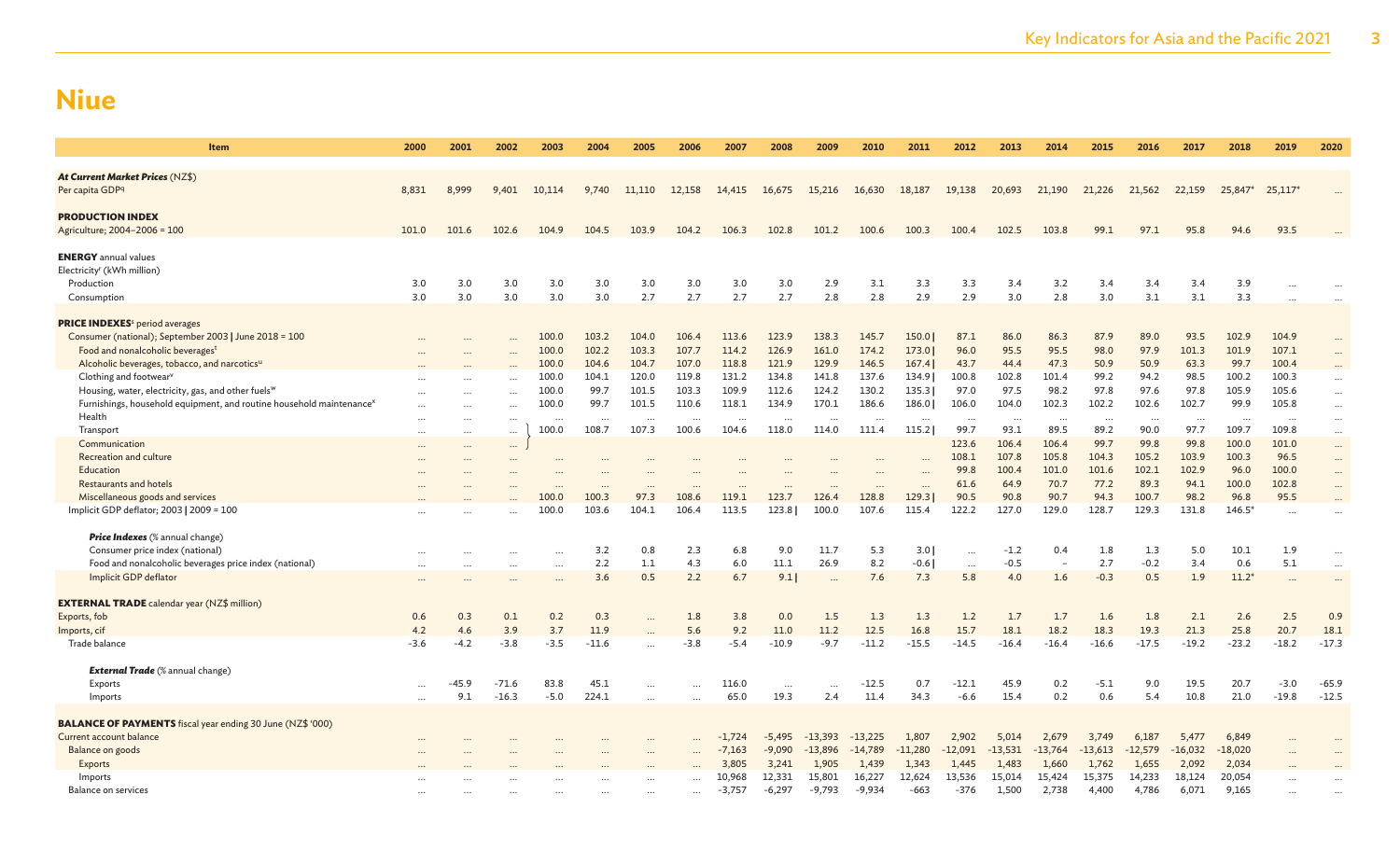| <b>Item</b>                                                    | 2000                 | 2001      | 2002                 | 2003                 | 2004     | 2005                 | 2006                 | 2007              | 2008              | 2009                     | 2010            | 2011     | 2012    | 2013     | 2014     | 2015    | 2016      | 2017    | 2018     | 2019                 | 2020                 |
|----------------------------------------------------------------|----------------------|-----------|----------------------|----------------------|----------|----------------------|----------------------|-------------------|-------------------|--------------------------|-----------------|----------|---------|----------|----------|---------|-----------|---------|----------|----------------------|----------------------|
| Credit                                                         |                      |           |                      |                      |          |                      |                      | 2,677             | 3,559             | 4,270                    | 3,869           | 7,239    | 7,994   | 8,688    | 10,476   | 11,968  | 12,566    | 15,107  | 19,514   |                      |                      |
| Debit                                                          | $\cdots$             |           |                      |                      |          | $\cdots$             | $\cdots$             | 6,434             | 9,856             | 14,063                   | 13,803          | 7,902    | 8,370   | 7,187    | 7,738    | 7,568   | 7,780     | 9,036   | 10,349   | $\cdots$             |                      |
| Balance on primary income                                      |                      |           |                      |                      |          |                      | $\cdots$             | 429               | 389               | 350                      | 403             | 2,976    | 3,172   | 2,991    | 3,037    | 3,603   | 3,561     | 4,372   | 3,594    | $\cdots$             |                      |
| Credit                                                         | $\cdots$             |           | $\cdots$             | $\cdots$             | $\cdots$ | $\cdots$             | $\cdots$             | 524               | 484               | 445                      | 498             | 3,071    | 3,267   | 3,086    | 3,132    | 3,698   | 3,656     | 4,467   | 3,689    | $\cdots$             | $\cdots$             |
| Debit                                                          |                      |           |                      |                      |          | $\cdots$             | $\cdots$             | 95                | 95                | 95                       | 95              | 95       | 95      | 95       | 95       | 95      | 95        | 95      | 95       | $\cdots$             | $\cdots$             |
| Balance on secondary income                                    |                      |           |                      |                      |          |                      | $\cdots$             | 8,767             | 9,504             | 9,946                    | 11,095          | 10,775   | 12,197  | 14,054   | 10,668   | 9,358   | 10,419    | 11,065  | 12,110   | $\cdots$             | $\ddotsc$            |
| Credit                                                         | $\cdots$             |           |                      |                      |          | $\cdots$             | $\cdots$             | LO.018            | 10,803            | 11,344                   | 12,587          | 14,236   | 15,698  | 17,897   | 14,974   | 13,826  | 15,040    | 16,073  | 17,622   | $\cdots$             | $\cdots$             |
| Debit                                                          | $\cdots$             |           | $\cdots$             |                      |          | $\cdots$             | $\cdots$             | 1.251             | 1,299             | 1,398                    | 1,492           | 3,461    | 3,501   | 3,843    | 4,306    | 4,467   | 4,620     | 5,008   | 5,512    | $\cdots$             | $\cdots$             |
| Capital account                                                | $\cdots$             | $\cdots$  | $\cdots$             | $\cdots$             | $\cdots$ | $\cdots$             | $\cdots$             | 578               | 610               | $\overline{\phantom{a}}$ |                 | 2,924    | 3,216   | 1,866    | 2,764    | 775     |           |         |          | $\cdots$             | $\cdots$             |
| Credit                                                         | $\cdots$             | $\cdots$  | $\cdots$             | $\cdots$             | $\cdots$ | $\cdots$             | $\cdots$             | 578               | 610               |                          |                 | 5,347    | 3,216   | 1,866    | 2,764    | 775     |           |         |          | $\cdots$             | $\cdots$             |
| Debit                                                          | $\cdots$             | $\cdots$  | $\cdots$             | $\cdots$             | $\cdots$ | $\cdots$             | $\cdots$             |                   |                   | $\cdots$                 | $\cdots$        | 2,512    |         |          |          |         |           |         |          | $\cdots$             | $\cdots$             |
| <b>Financial account</b>                                       | $\cdots$<br>$\cdots$ | $\ddotsc$ | $\cdots$<br>$\cdots$ | $\cdots$<br>$\cdots$ | $\cdots$ | $\cdots$<br>$\cdots$ | $\cdots$<br>$\cdots$ | $\cdots$<br>1.149 | $\cdots$<br>1,610 | $\cdots$<br>$-100$       | $\cdots$<br>851 | 2,266    | 3,833   | 3,320    | 1,283    | 1,725   | 4.483     | 4.483   | 1.808    | $\cdots$<br>$\cdots$ | $\cdots$<br>$\cdots$ |
| Direct investment                                              | $\cdots$             |           |                      |                      |          |                      | $\cdots$             |                   | $\ddotsc$         | $\cdots$                 |                 |          |         |          |          |         |           |         |          | $\cdots$             | $\cdots$             |
| Portfolio investment                                           | $\cdots$             |           |                      |                      |          |                      |                      |                   |                   | $\cdots$                 |                 |          |         |          |          |         |           |         |          | $\cdots$             |                      |
| <b>Financial derivatives</b>                                   | $\cdots$             |           |                      |                      |          |                      |                      |                   |                   |                          |                 |          |         |          |          |         |           |         |          | $\cdot$ .            |                      |
| Other investment                                               | $\cdots$             |           |                      |                      |          | $\cdots$             |                      |                   |                   |                          |                 |          |         |          | $\cdots$ |         | $\ddotsc$ |         |          | $\ddotsc$            |                      |
| Net errors and omissions                                       | $\cdots$             |           | $\cdots$             |                      |          | $\cdots$             | $\cdots$             | $-2,596$          | $-6,824$          | $-13,713$                | $-14,528$       | 2,465    | 2,285   | 3,560    | 1,283    | 1,725   | 4,483     | 1,974   | 1,808    | $\cdots$             |                      |
| Overall balance                                                | $\cdots$             |           | $\cdots$             | $\cdots$             | $\cdots$ | $\cdots$             | $\cdots$             | $-4,891$          | $-13,319$         | $-27,006$                | $-28,604$       | 4,930    | 4,570   | 7,120    | 5,443    | 4,524   | 6,187     | 2,968   | 6,849    | $\cdots$             | $\cdots$             |
| Reserves and related items                                     | $\cdots$             |           | $\cdots$             | $\cdots$             | $\cdots$ |                      | $\cdots$             |                   | $\ddots$          | $\cdots$                 | $\cdots$        | $\cdots$ |         | $\cdots$ | $\cdots$ |         | $\cdots$  |         | $\cdots$ | $\cdots$             | $\cdots$             |
| International investment position                              | $\cdots$             |           |                      |                      |          |                      |                      |                   |                   | $\cdots$                 | 48,172          | 50,193   | 53,995  | 57,309   | 58,591   | 60,233  | 62,919    | 65,073  |          | $\ddotsc$            |                      |
|                                                                |                      |           |                      |                      |          |                      |                      |                   |                   |                          |                 |          |         |          |          |         |           |         |          |                      |                      |
| <b>Balance of Payments</b> (% of GDP at current market prices) |                      |           |                      |                      |          |                      |                      |                   |                   |                          |                 |          |         |          |          |         |           |         |          |                      |                      |
| Exports                                                        | $\cdots$             |           |                      |                      |          | $\cdots$             | $\cdots$             | 17.7              | 14.2              | 8.4                      | 5.9             | 5.1      | 5.1     | 4.8      | 5.1      | 5.2     | 4.7       | 5.7     | $4.7*$   | $\cdots$             |                      |
| Imports                                                        | $\cdots$             |           |                      | $\cdots$             |          | $\cdots$             | $\cdots$             | 51.1              | 54.2              | 69.7                     | 66.1            | 47.5     | 48.2    | 48.5     | 47.2     | 45.4    | 40.4      | 49.3    | $46.1*$  | $\cdots$             |                      |
| Balance on goods                                               |                      |           |                      |                      |          |                      |                      | $-33.4$           | $-39.9$           | $-61.3$                  | $-60.3$         | $-42.5$  | $-43.1$ | $-43.7$  | $-42.1$  | $-40.2$ | $-35.7$   | $-43.6$ | $-41.4*$ | $\cdots$             |                      |
| Current account balance                                        |                      |           | .                    |                      |          |                      | $\cdots$             | $-8.0$            | $-24.1$           | $-59.0$                  | $-53.9$         | 6.8      | 10.3    | 16.2     | 8.2      | 11.1    | 17.6      | 14.9    | $15.7*$  |                      | $\cdots$             |
| Overall balance                                                |                      |           |                      |                      |          | $\cdots$             | $\cdots$             | $-22.8$           | $-58.5$           | $-119.1$                 | $-116.6$        | 18.6     | 16.3    | 23.0     | 16.6     | 13.3    | 17.6      | 8.1     | $15.7*$  | $\ddotsc$            |                      |
| <b>EXCHANGE RATES (NZ\$-\$)</b>                                |                      |           |                      |                      |          |                      |                      |                   |                   |                          |                 |          |         |          |          |         |           |         |          |                      |                      |
| End of period                                                  | 2.3                  | 2.4       | 1.9                  | 1.5                  | 1.4      | 1.5                  | 1.4                  | 1.3               | 1.7               | 1.4                      | 1.3             | 1.3      | 1.2     | 1.2      | 1.3      | 1.5     | 1.4       | 1.4     | $1.5\,$  | 1.5                  | 1.4                  |
| Average of period                                              | 2.2                  | 2.4       | 2.2                  | 1.7                  | 1.5      | 1.4                  | 1.5                  | 1.4               | 1.4               | 1.6                      | 1.4             | 1.3      | 1.2     | 1.2      | 1.2      | 1.4     | 1.4       | 1.4     | 1.4      | 1.5                  | 1.5                  |
|                                                                |                      |           |                      |                      |          |                      |                      |                   |                   |                          |                 |          |         |          |          |         |           |         |          |                      |                      |

... = data not available; | = marks break in the series; - = magnitude equals zero; 0.0 = magnitude is less than half of unit employed; \* = provisional, preliminary, estimate; \$ = United States dollars; cif = cost, insuran fob = free on board; GDP = gross domestic product; GNI = gross national income; km2 = square kilometer; kWh = kilowatt hour; NZ\$ = New Zealand dollars.

a For 2009, the population figure is based on the 2009 Mini-Population Census and 2009 Agricultural Census of Niue. For 2012-2016, refers to residential population only and is based on the Vital Statistics Analytical Repor For 2017–2020, figures are estimates by Asian Development Bank (ADB) staff using residential population and resident overseas data from the June release of the Niue Vital Statistics reports.

For 2019, residential population data are based on the December release of the 2019 Niue Vital Statistics report, while the resident overseas data are based on the June release of the same report.

b For 2006, includes electricity, gas, steam, and air-conditioning supply; water supply; sewerage, waste management, and remediation activities; and construction.

c For 2006, included in mining and quarrying.

d For 2006, accommodation and food service activities are included in wholesale and retail trade; repair of motor vehicles and motorcycles.

e For 2001 and 2006, information and communication is included in transportation and storage.

f For 2001, includes public administration; education; health; social welfare; other nonprofit services; and others not stated. For 2006, includes public administration; education; health; and community, social, and person For 2011 and 2017, includes professional, scientific, and technical activities; administrative and support service activities; education; human health and social work activities; arts, entertainment, and recreation; other and activities of households as employers; undifferentiated goods- and services-producing activities of households for own use.

g Unemployment rates were estimated by ADB staff using unemployed data and total labor force data.

h For 2009–2018, a new methodology was used.

i For 2000-2008, loss of additivity is due to unavailability of data for imputed bank service charges and product taxes. For 2019, estimate was derived by Asian Development Bank staff using the average annual growth rates